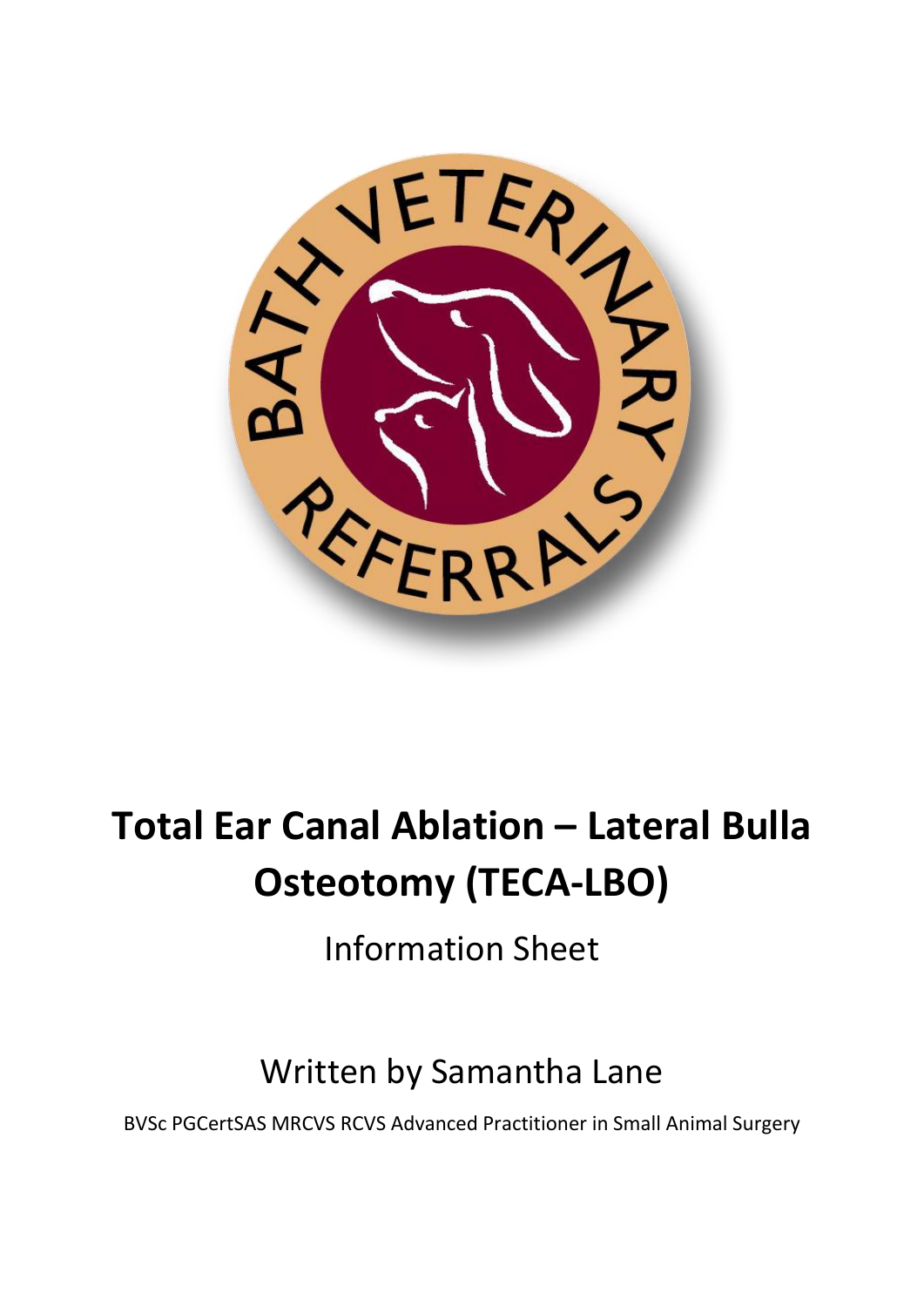### **Total Ear Canal Ablation – Lateral Bulla Osteotomy (TECA-LBO)**

Ear disease is commonly seen in dogs and can be difficult to manage successfully. Dogs often show signs of head shaking, scratching, discharge from the ear or a malodorous smell. There may also hold be neurological deficits noted such as holding the head to one side (head tilt), flicking eyes (nystagmus), loss of blink and/or protrusion of the third eyelid and eyelid drooping.

Dogs with ear disease often also have other skin issues such as increased itching or chewing of the paws. The ear disease may affect one or both ears.

#### **Causes of ear disease:**

Primary factors – these cause external ear disease on their own (for example parasites, foreign bodies). Included in primary factors are skin disease due to food intolerances or atopy and dogs with underlying endocrine disease.

Predisposing factors – these make external ear disease more likely to occur or become established. These include masses in the ear canal, changes in the anatomy e.g. narrowing of the canal or excessive hair present, underlying disease e.g. atopy or food intolerances, excessive moisture e.g. swimming or excessive cleaning, middle ear disease and/or previous episodes of otitis.

Perpetuating factors – these are a consequence of external ear disease and make the ear disease worse. These include infection, middle ear disease and/or hyperplasia of the glands in the ear.

#### **Treatment of ear disease:**

Initial treatment of ear disease would be medical. This may in the form of medicated ear drops, ear cleaning, dietary trials, steroids, medication to decrease itch/treat atopy and/or antifungal medication. Ear flushes under anaesthetic may also be recommended and swabs for examination under a microscope and culture are often utilised.

#### **When would surgery be advised?**

TECA-LBO surgery would be advised in chronic, severe, end-stage ear disease – especially if the middle ear is involved. There is often severe narrowing of the ear canal, thickening of the lining and calcification of the cartilage of the canal.

Further imaging may be advised if there is suspicion of a tumour, if the middle ear needs to be assessed or if medical treatment is ongoing. X-rays are not useful in these cases so CT and/or MRI scans may be recommended.

Due to surgical complications, this surgery is considered a salvage procedure and the main aim is to improve pain and discomfort associated with the ear disease.

The entire ear canal and part of the skull is removed for this surgery and it is a painful procedure so overnight hospitalisation for pain management is required.

#### **Complications:**

- Wound healing complications or infection.
- Para-aural abscess this can occur up to a year following surgery and would present as a swelling in the region of the surgical site (possibly with discharging tracts). This would require surgical exploration to treat and is reported in 6-10% of cases.
- Haemorrhage this can vary from low grade bleeding making the surgery more difficult to life-threatening haemorrhage. Occasionally the surgery may have to be abandoned and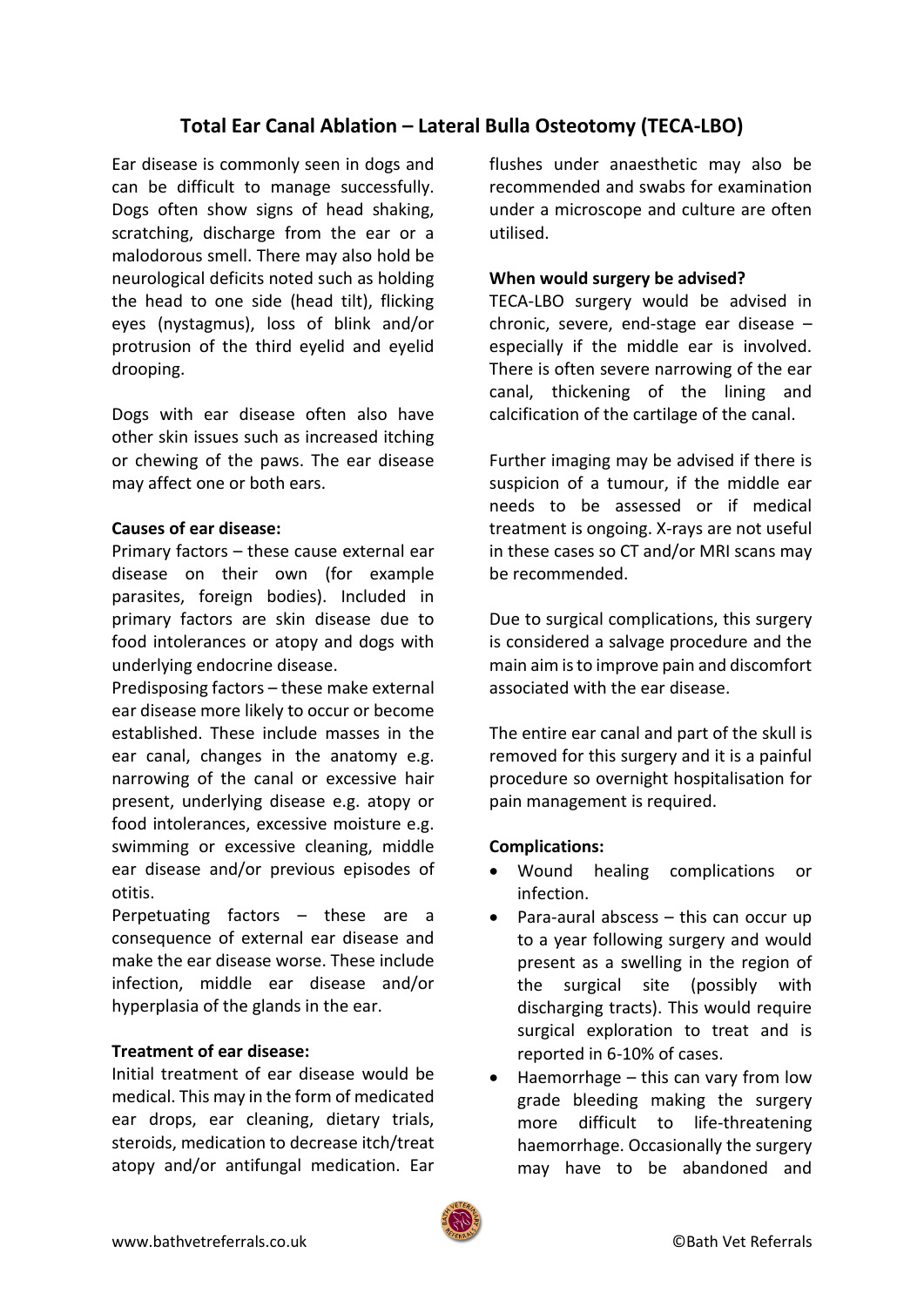repeated on another day. This is reported in approximately 3% cases.

- Facial nerve damage this is the nerve which supplies the blink and can be temporarily or permanently damaged. Dogs will require tear substitutes if they have underlying eye disease, are a brachycephalic breed or until they learn to blink using their third eyelid. This is reported in 13-36% of dogs (4- 13% permanent).
- Fracture of the skull during opening of the middle ear.
- Altered ear carriage in dogs with upright ears.
- Hearing alteration this will not be complete as the skull conducted component of hearing will still remain. Hearing is often impaired in chronic ear disease and most owners do not notice a difference in this before vs after surgery.
- Vestibular injury this will cause a head tilt, eye flickering and difficulty walking. This usually improves in the first month following surgery and is rare in the dog.
- Horner's syndrome this causes an uneven pupil size, drooping of the eyelid and the third eyelid to sit across the eye. This is rare in the dog.

Overall success of surgery is reported in 57- 92% of dogs.

#### **Post-operative care:**

Antibiotics are usually given around the time of surgery and a swab of the ear may be taken at the time of surgery.

Pain relief – strong pain relief will be administered in the hospital and this will be continued at home with oral medication.

Hospitalisation – this will be overnight for administration of pain relief.

Wound checks – routine checks will be 2 days and 10 days with stitch removal at 10- 14 days. Further checks may be scheduled in between if there are any concerns.

TECA-LBO surgery will not improve other components of skin disease and these will need to be managed as required.

If surgery is required on both ears this will be staged due to the risks and complications associated with surgery.

Most dogs have much improved comfort levels following surgery due to chronic pain associated with severe ear disease. Surgery is a good option for cases of end-stage ear disease where medical management has failed.